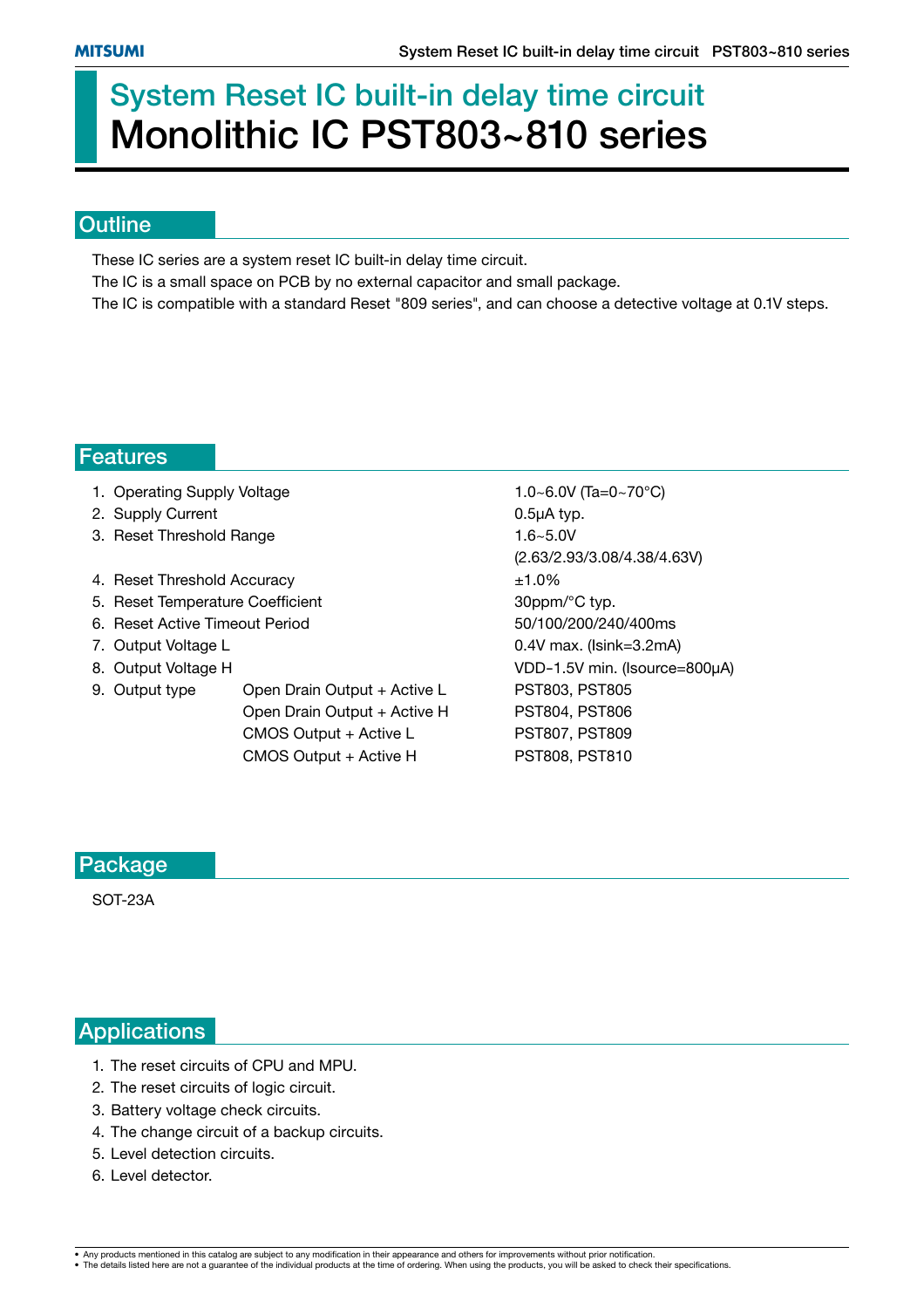# **Block Diagram**

#### **Open Drain Output**

- PST803
- PST805
	- active-low output



- PST804
- PST806

• PST808 • PST810

active-high output



**CMOS Output** 

- PST807
- PST809







## **Pin Assignment**

**PST803, 804, 809, 810**



**PST805, 806, 807, 808**



## **Pin Description**

| Pin name   | <b>Functions</b>                      | <b>Internal Equivalent Circuit</b> |
|------------|---------------------------------------|------------------------------------|
| <b>GND</b> | GND Pin                               |                                    |
| RST, RST   | Reset Signal Output Pin               | Refer to BLOCK DIAGRAM.            |
| <b>VDD</b> | Power Supply Pin / Voltage Detect Pin |                                    |

<sup>•</sup> Any products mentioned in this catalog are subject to any modification in their appearance and others for improvements without prior notification.<br>• The details listed here are not a guarantee of the individual products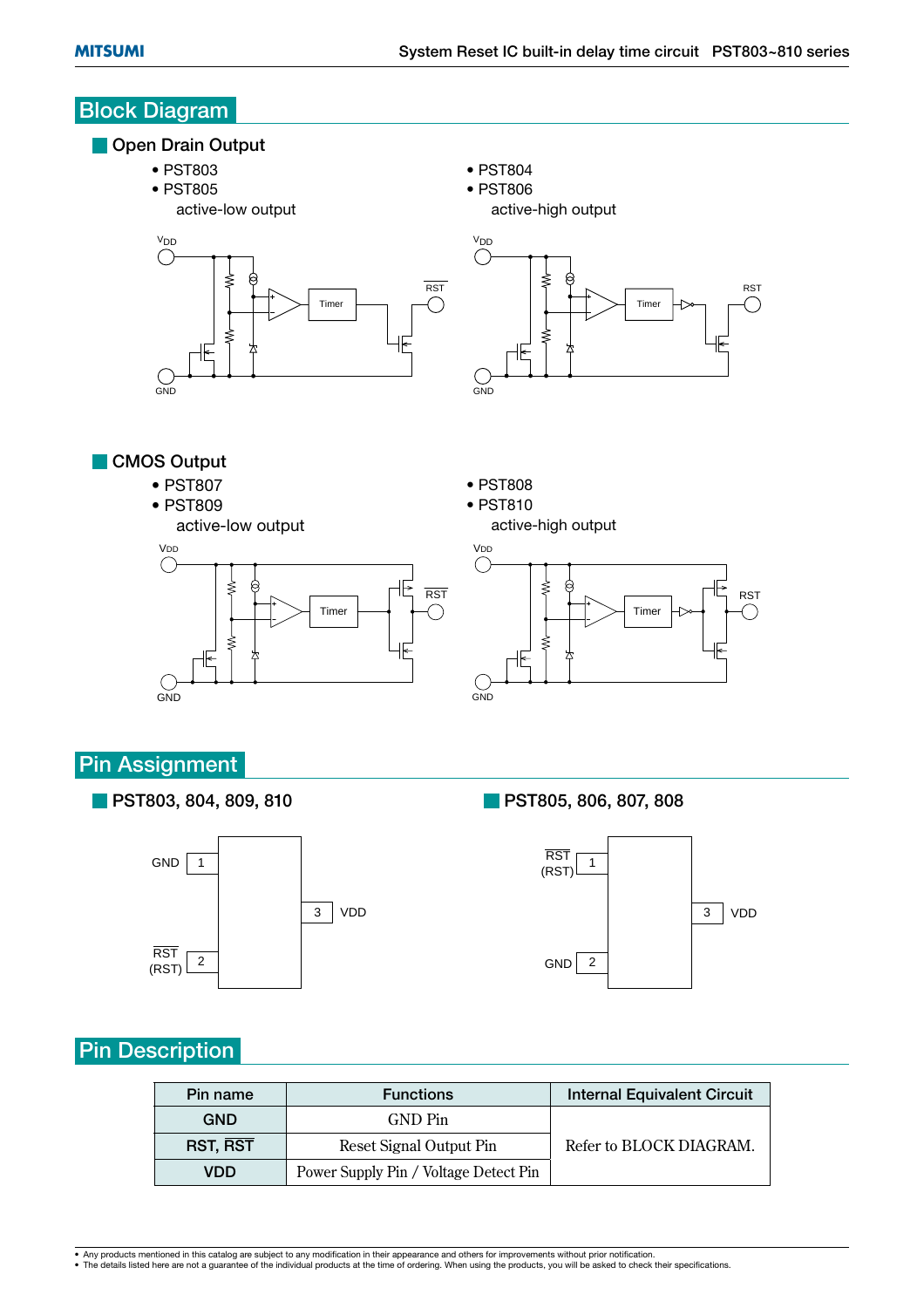## **Model Name**

## **P S T 8 0 9 A N a b c d e**

| a                    |                    |                   |                                                         |  |  |  |  |
|----------------------|--------------------|-------------------|---------------------------------------------------------|--|--|--|--|
| <b>Function Type</b> |                    |                   |                                                         |  |  |  |  |
| 803                  | Open drain OUTPUT  | Active-Low        | SOT-23A<br>1:GND<br>$2: \overline{\text{RST}}$<br>3:VDD |  |  |  |  |
| 804                  |                    | Active-High       | SOT-23A<br>1:GND<br>2:RST<br>3:VDD                      |  |  |  |  |
| 805                  | Open drain OUTPUT  | Active-Low        | SOT-23A<br>$1: \overline{\text{RST}}$<br>2:GND<br>3:VDD |  |  |  |  |
| 806                  |                    | Active-High       | SOT-23A<br>1:RST<br>2:GND<br>3:VDD                      |  |  |  |  |
| 807                  | <b>CMOS OUTPUT</b> | <b>Active-Low</b> | SOT-23A<br>$1: \overline{\text{RST}}$<br>2:GND<br>3:VDD |  |  |  |  |
| 808                  |                    | Active-High       | SOT-23A<br>1:RST<br>2:GND<br>3:VDD                      |  |  |  |  |
| 809                  | <b>CMOS OUTPUT</b> | Active-Low        | SOT-23A<br>1:GND<br>$2: \overline{\text{RST}}$<br>3:VDD |  |  |  |  |
| 810                  |                    | Active-High       | SOT-23A<br>1:GND<br>2:RST<br>3:VDD                      |  |  |  |  |

|   | b                | C   |       | d          |         | e                      |                                 |  |  |
|---|------------------|-----|-------|------------|---------|------------------------|---------------------------------|--|--|
|   | TDEL             | VTH |       | <b>PKG</b> |         | PACKING SPECIFICATIONS |                                 |  |  |
| A | 240ms            | 160 |       | N          | SOT-23A | R                      | R HOUSING,<br>Halogen-contained |  |  |
| В | 50 <sub>ms</sub> |     | 1.60V |            |         |                        | L HOUSING,<br>Halogen-contained |  |  |
| ◯ | 100ms            |     |       |            |         | M                      | R HOUSING,<br>Halogen-free      |  |  |
| D | 200ms            | 500 | 5.00V |            |         | Н                      | L HOUSING,<br>Halogen-free      |  |  |
| E | 400ms            |     |       |            |         |                        |                                 |  |  |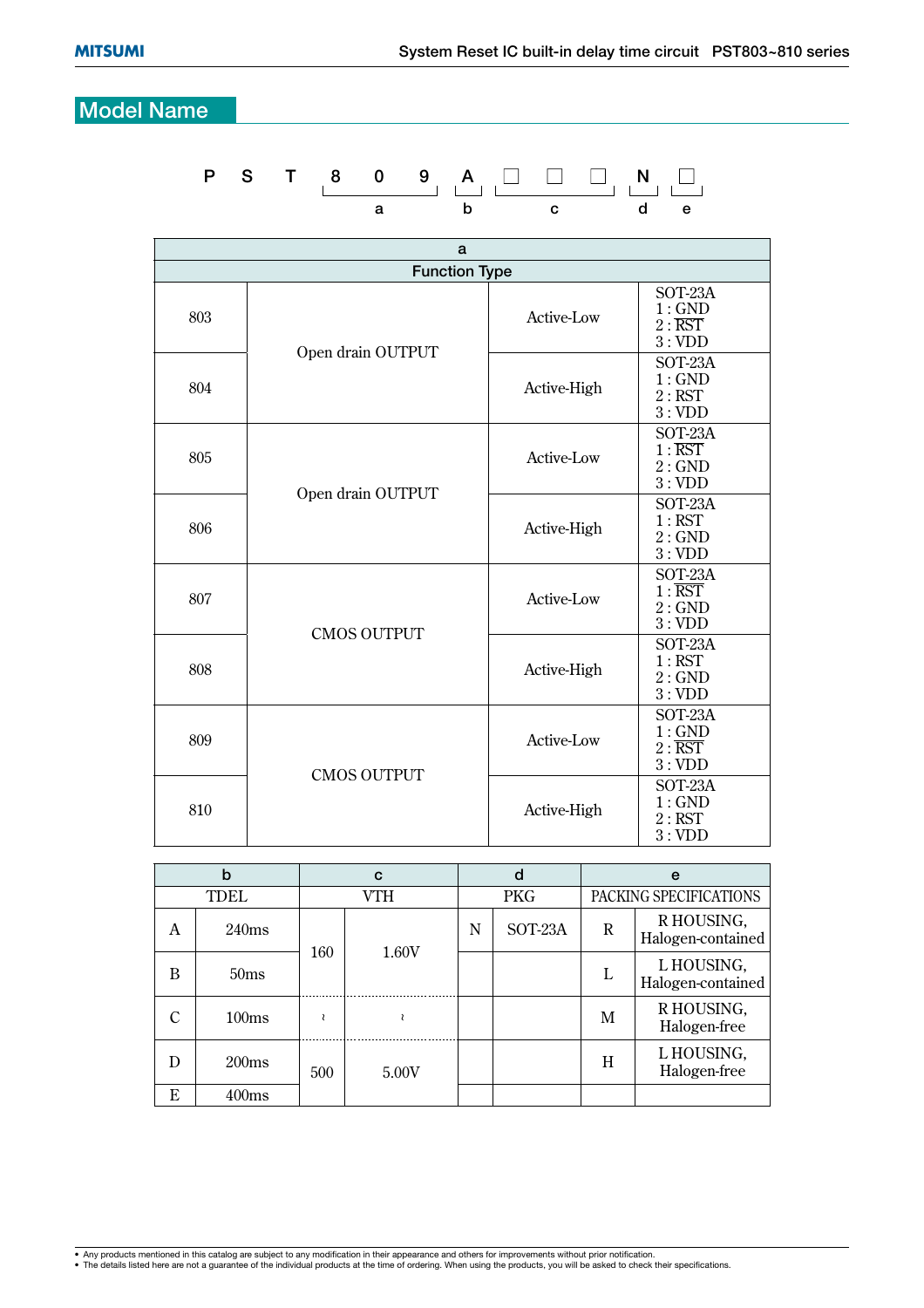## **Absolute Maximum Ratings**

| <b>Item</b>                  | Symbol                | Ratings                                                       | <b>Units</b> |  |
|------------------------------|-----------------------|---------------------------------------------------------------|--------------|--|
| <b>Supply Voltage</b>        | V <sub>DD</sub> max.  | 7                                                             | V            |  |
| <b>Output Voltage</b>        | RST, RST              | GND-0.3 ~VDDmax+0.3 (CMOS Type)<br>GND-0.3~7(Open Drain Type) | v            |  |
| Input Current (VDD)          | <b>I</b> <sub>D</sub> | 20                                                            | mA           |  |
| <b>Output Current</b>        | <b>I</b> out          | 20                                                            | mA           |  |
| <b>Power Dissipation</b>     | $P_D$                 | 150 (Not attached PCB)                                        | mW           |  |
| <b>Operating Temperature</b> | Topr                  | $-40$ $-105$                                                  | $\circ$ C    |  |
| <b>Storage Temperature</b>   | Tstg                  | $-65$ ~+150                                                   | $\circ$ C    |  |

## **Recommended Operating Conditions**

| Item                          | Svmbol | Ratings     | Units |  |
|-------------------------------|--------|-------------|-------|--|
| Operating Ambient Temperature | Topr   | $-40$ ~+105 |       |  |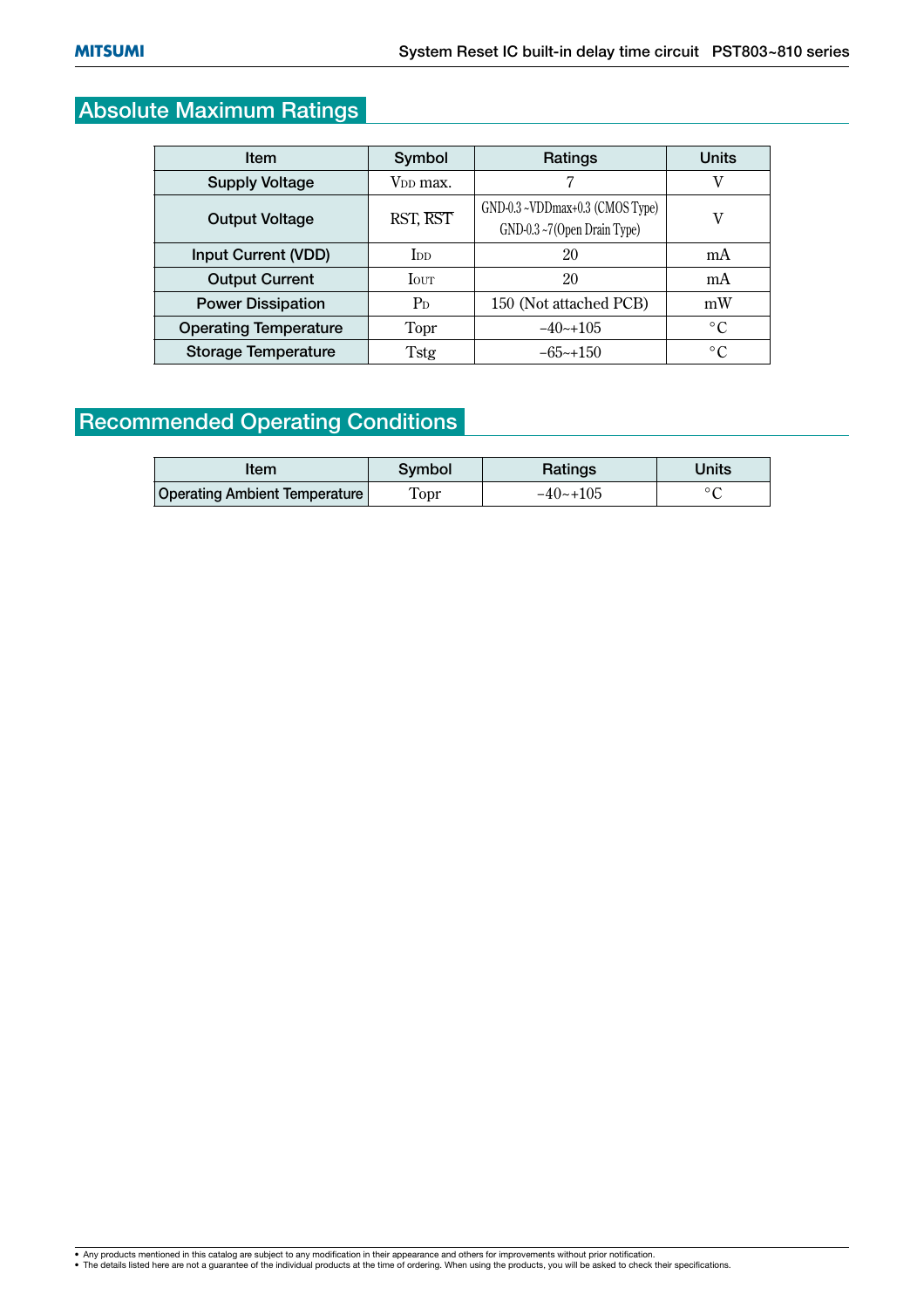## **Electrical Characteristics (Except where noted otherwise Ta=25°C)**

| Item                                              | Symbol                |                                                                        | <b>Test conditions</b>        | Min.      | Typ.  | Max.   | <b>Units</b>            | <b>Circuit</b> |
|---------------------------------------------------|-----------------------|------------------------------------------------------------------------|-------------------------------|-----------|-------|--------|-------------------------|----------------|
|                                                   |                       | Ta=0 to $70^{\circ}$ C                                                 |                               | 1.0       |       | 6.0    | $\mathbf{V}$            |                |
| <b>Operating Voltage</b>                          | <b>V</b> <sub>D</sub> |                                                                        | Ta=-40 to $105^{\circ}$ C     | 1.1       |       | 6.0    |                         | $\circled{1}$  |
| <b>Supply Current</b>                             | I <sub>DD</sub>       | $VDD=VTH+1V$                                                           |                               |           | 0.5   | 2.0    | $\mu$ A                 | $\circled{2}$  |
|                                                   |                       |                                                                        | Ta= $25^{\circ}$ C            | 4.584     | 4.630 | 4.676  |                         |                |
|                                                   |                       | $V$ TH= $4.63V$                                                        | Ta=-40 to $85^{\circ}$ C      | 4.500     |       | 4.750  |                         |                |
|                                                   |                       |                                                                        | Ta=85 to $105^{\circ}$ C      | 4.400     |       | 4.860  |                         |                |
|                                                   |                       |                                                                        | Ta= $25^{\circ}$ C            | 4.336     | 4.380 | 4.424  |                         |                |
|                                                   |                       | $V$ TH= $4.38V$                                                        | Ta=-40 to $85^{\circ}$ C      | 4.250     |       | 4.500  |                         |                |
|                                                   |                       |                                                                        | Ta=85 to $105^{\circ}$ C      | 4.160     |       | 4.560  |                         |                |
|                                                   |                       |                                                                        | Ta= $25^{\circ}$ C            | 3.049     | 3.080 | 3.111  |                         |                |
|                                                   |                       | $V$ TH= $3.08V$                                                        | Ta=-40 to $85^{\circ}$ C      | 3.000     |       | 3.150  | $\mathbf{V}$            |                |
|                                                   | VTH                   |                                                                        | Ta=85 to $105^{\circ}$ C      | 2.920     |       | 3.230  |                         |                |
| <b>Reset Threshold</b>                            |                       |                                                                        | Ta= $25^{\circ}$ C            | 2.901     | 2.930 | 2.959  |                         | $^{\circledR}$ |
|                                                   |                       | $V$ TH= $2.93V$                                                        | Ta=-40 to $85^{\circ}$ C      | 2.850     |       | 3.000  |                         |                |
|                                                   |                       |                                                                        | Ta=85 to $105^{\circ}$ C      | 2.780     |       | 3.080  |                         |                |
|                                                   |                       | $V$ TH= $2.63V$                                                        | Ta= $25^{\circ}$ C            | 2.604     | 2.630 | 2.656  |                         |                |
|                                                   |                       |                                                                        | Ta= $-40$ to $85v$            | 2.550     |       | 2.700  | %                       |                |
|                                                   |                       |                                                                        | Ta=85 to $105^{\circ}$ C      | 2.500     |       | 2.760  |                         |                |
|                                                   |                       | $V$ TH= $1.6 - 5.0V$                                                   | Ta= $25^{\circ}$ C            | $-1.0$    |       | $+1.0$ |                         |                |
|                                                   |                       |                                                                        | Ta=-40 to $85^{\circ}{\rm C}$ | $-2.5$    |       | $+2.5$ |                         |                |
|                                                   |                       | $(0.1V$ step)                                                          | Ta=85 to $105^{\circ}$ C      | $-5.0$    |       | $+5.0$ |                         |                |
| Reset Threshold Temp.<br>Coefficient              | $VTH/\Delta T$        |                                                                        |                               |           | 30    |        | ppm/°C                  | $\circled{1}$  |
|                                                   |                       | VDD=VTH-0.1V, Isink=1.2mA                                              |                               |           |       |        |                         |                |
| <b>RST output voltage</b>                         |                       | $VTH \leq 3.08V$                                                       |                               |           |       | 0.3    |                         |                |
| Low (active L type)                               | $V_{OL}$              | VDD=VTH-0.1V, Isink=3.2mA                                              |                               |           |       | 0.4    | V                       |                |
|                                                   |                       | VTH>3.08V                                                              |                               |           |       |        |                         |                |
|                                                   | V <sub>OH</sub>       | VDD=VTH+1V, Isink=500µA                                                |                               | $0.8*VDD$ |       |        | $\ensuremath{\text{V}}$ |                |
| <b>RST output voltage</b>                         |                       | $VTH \leq 3.08V$                                                       |                               |           |       |        |                         |                |
| High (active H type)                              |                       |                                                                        | VDD=VTH+1V, Isink=800µA       | $VDD-1.5$ |       |        |                         |                |
|                                                   |                       | VTH > 3.08V                                                            |                               |           |       |        |                         | $\circled{3}$  |
| <b>RST output voltage</b><br>low (active L type)  |                       | VDD=VTH+1V, Isink=1.2mA<br>$VTH \leq 3.08V$<br>VDD=VTH+1V, Isink=3.2mA |                               |           |       | 0.3    |                         |                |
|                                                   | $V_{OL}$              |                                                                        |                               |           |       |        | V                       |                |
|                                                   |                       |                                                                        |                               |           |       | 0.4    |                         |                |
|                                                   |                       | VTH>3.08V                                                              |                               |           |       |        |                         |                |
|                                                   | V <sub>OH</sub>       | VDD=VTH-0.1V, Isink=500µA<br>$VTH \leq 3.08V$                          |                               | $0.8*VDD$ |       |        | $\mathbf{V}$            |                |
| <b>RST output voltage</b><br>High (active H type) |                       |                                                                        |                               |           |       |        |                         |                |
|                                                   |                       | VDD=VTH-0.1V, Isink=800µA                                              |                               | $VDD-1.5$ |       |        |                         |                |
|                                                   |                       |                                                                        | VTH>3.08V                     |           |       |        |                         |                |

Note1 : This device is tested at Ta=25°C, over temperature limits guaranteed by design only. Note2 : The parameter is guaranteed by design.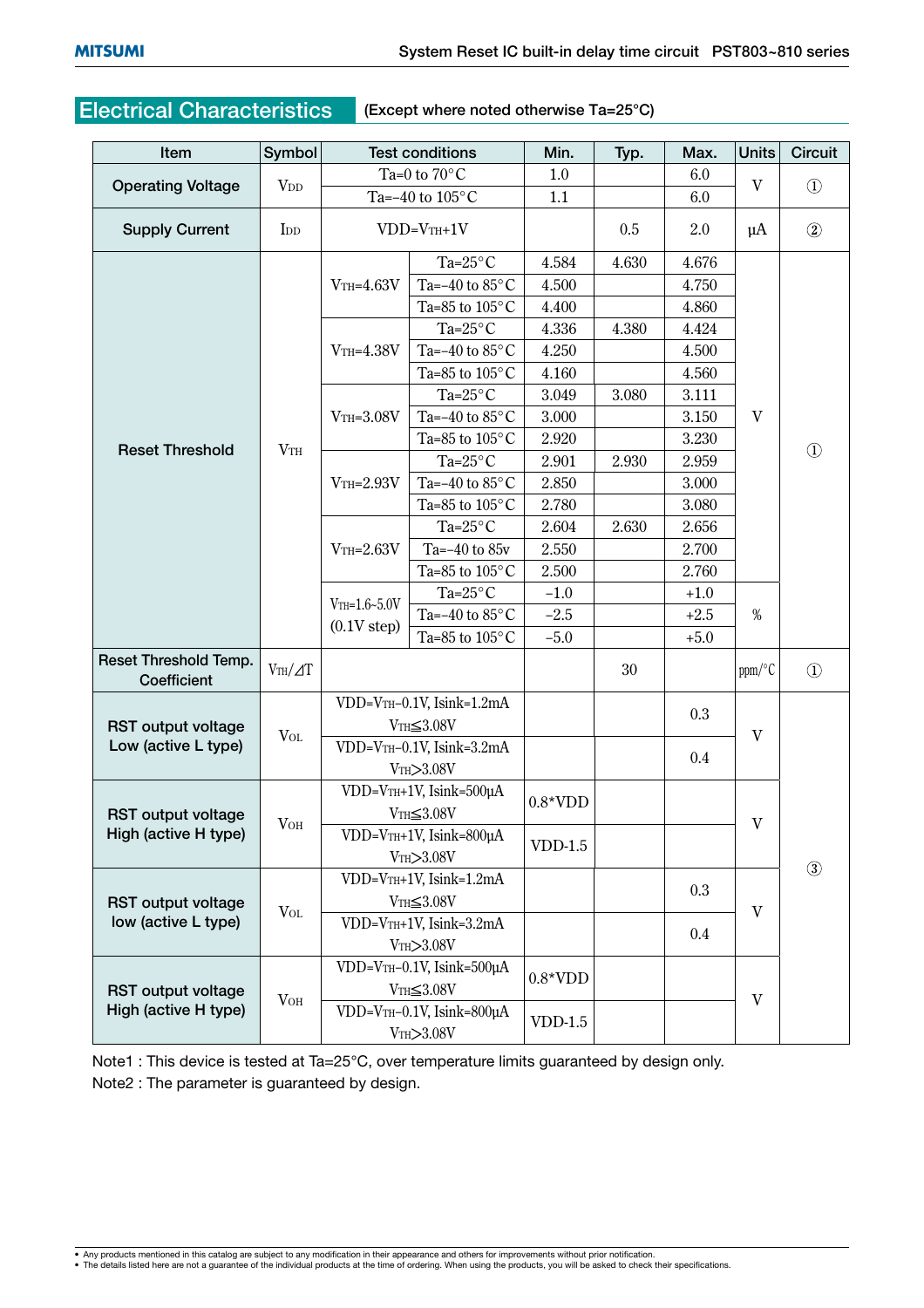| <b>Item</b>                                                  | Symbol       |                                 | <b>Test conditions</b>      | Min. | Typ.       | Max. | <b>Units</b> | Circuit           |
|--------------------------------------------------------------|--------------|---------------------------------|-----------------------------|------|------------|------|--------------|-------------------|
|                                                              |              | A                               | Ta=-40 to $85^{\circ}$ C    | 140  | 240        | 310  | ms           | $\circled{4}$     |
|                                                              |              |                                 | Ta=85 to $105^{\circ}$ C    | 100  |            | 840  |              |                   |
|                                                              |              | B                               | Ta=-40 to $85^{\circ}$ C    | 35   | 50         | 65   |              |                   |
|                                                              | tdel         |                                 | Ta=85 to $105^{\circ}$ C    | 25   |            | 98   |              |                   |
| <b>Reset Active Timeout</b>                                  |              | $\mathcal{C}$                   | Ta=-40 to $85^{\circ}$ C    | 70   | 100        | 130  |              |                   |
| Period                                                       |              |                                 | Ta=85 to $105^{\circ}$ C    | 49   |            | 195  |              |                   |
|                                                              |              | D                               | Ta=-40 to $85^{\circ}$ C    | 140  | <b>200</b> | 260  |              |                   |
|                                                              |              |                                 | Ta=85 to $105^{\circ}$ C    | 98   |            | 390  |              |                   |
|                                                              |              | E                               | Ta= $-40$ to $85^{\circ}$ C | 280  | 400        | 520  |              |                   |
|                                                              |              |                                 | Ta=85 to $105^{\circ}$ C    | 196  |            | 780  |              |                   |
| <b>VDD to Reset Delay</b>                                    |              | $VDD=(VTH+1V)$ to $(VTH-100mV)$ |                             |      | 20         |      |              |                   |
|                                                              | tth          | (Note2)                         |                             |      |            |      | $\mu$ s      | $\left( 4\right)$ |
| <b>Output Leakage Current</b><br>(Active L, Open Drain Type) | <b>ILEAK</b> | $VDD=V_{RST}=7V$                |                             |      |            | 0.1  | μA           | $\circledS$       |

Note1 : This device is tested at Ta=25°C, over temperature limits guaranteed by design only.

Note2 : The parameter is guaranteed by design.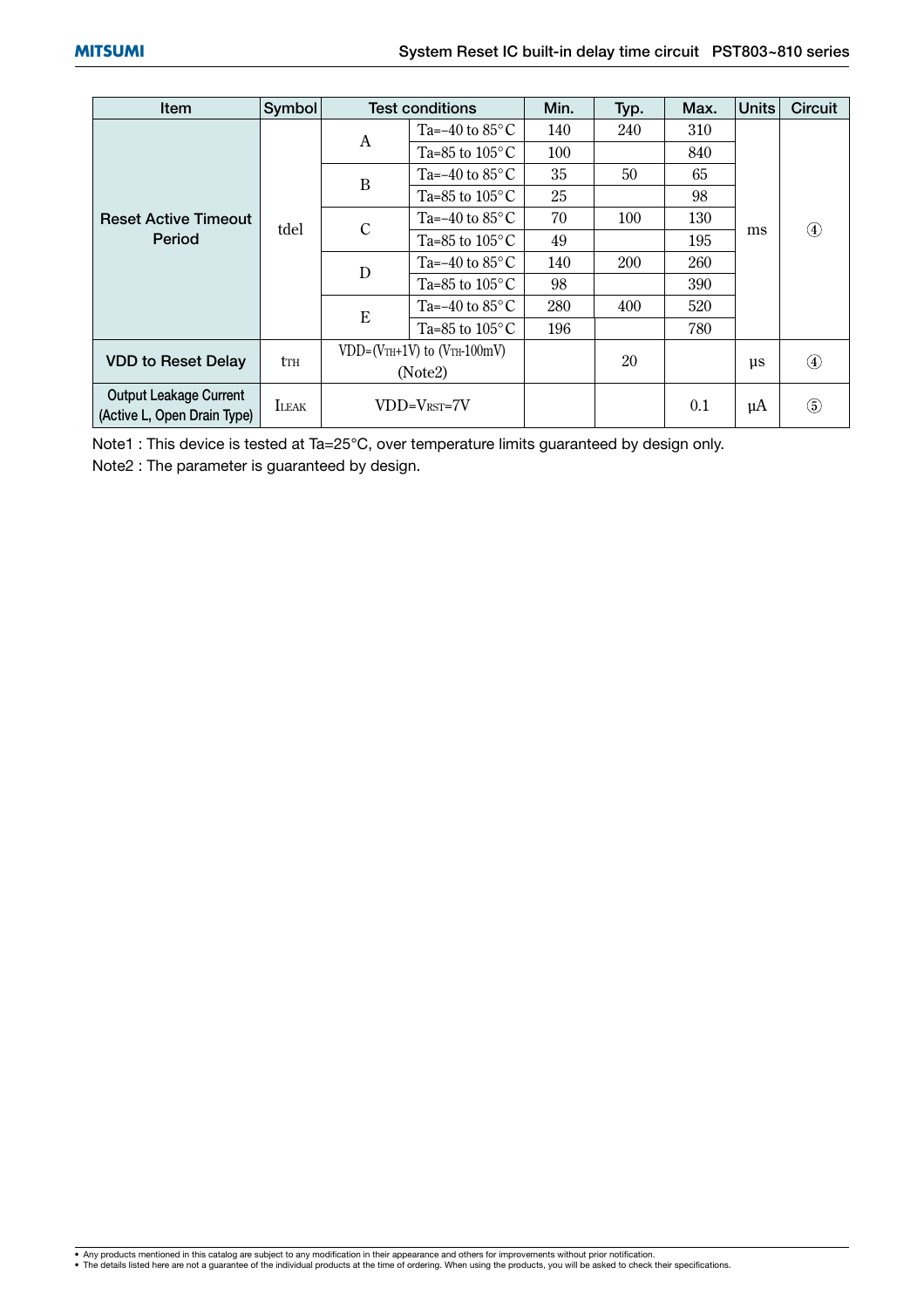## **Test Circuit**

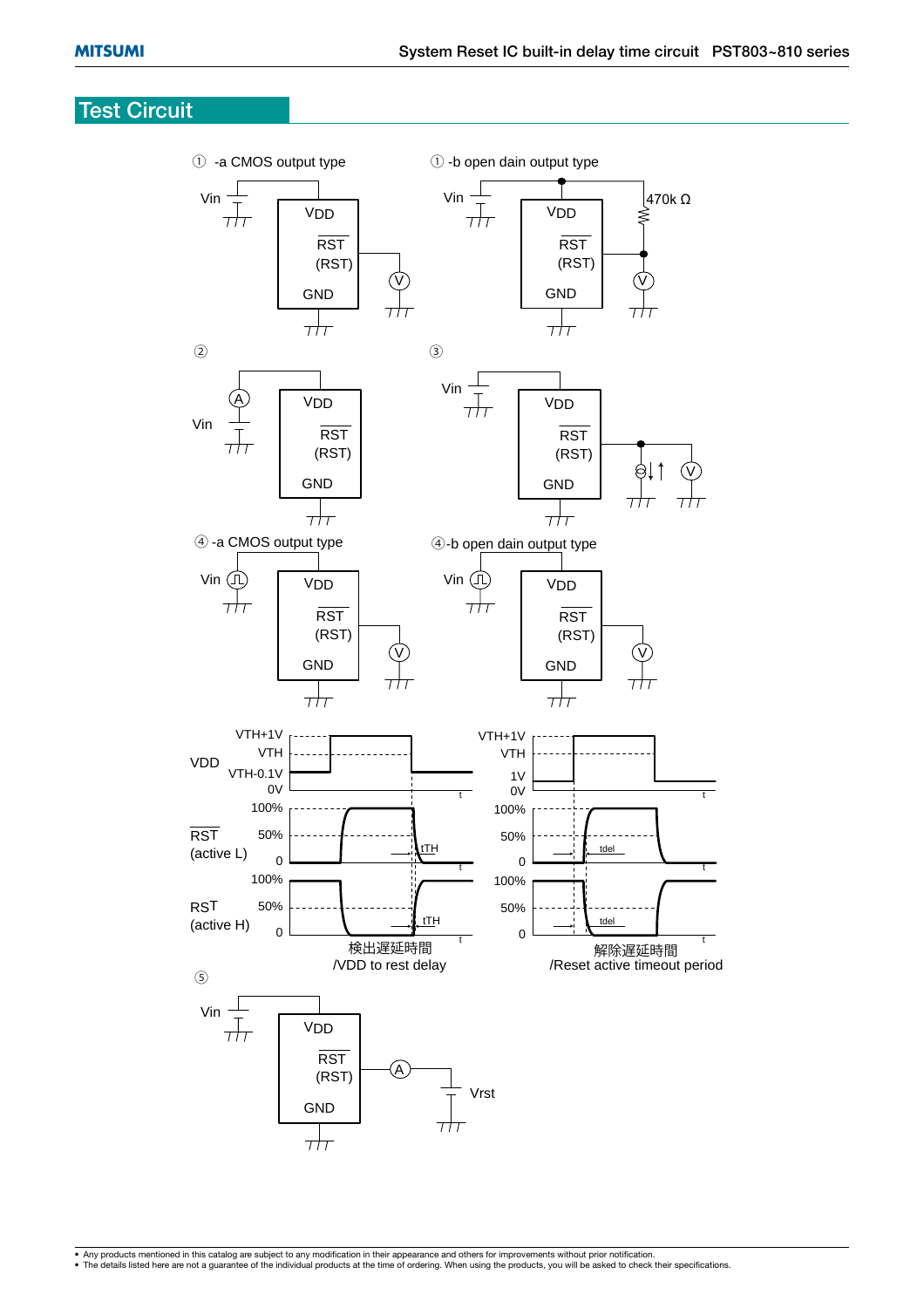## **Timing Chart**

**PST803, 805, 807, 809 Active-Low Output Type**



※VDD<1V region is, it will be operating limits. The output is undefined.

#### **PST804, 806, 808, 810 Active-High Output Type**



※VDD<1V region is, it will be operating limits. The output is undefined.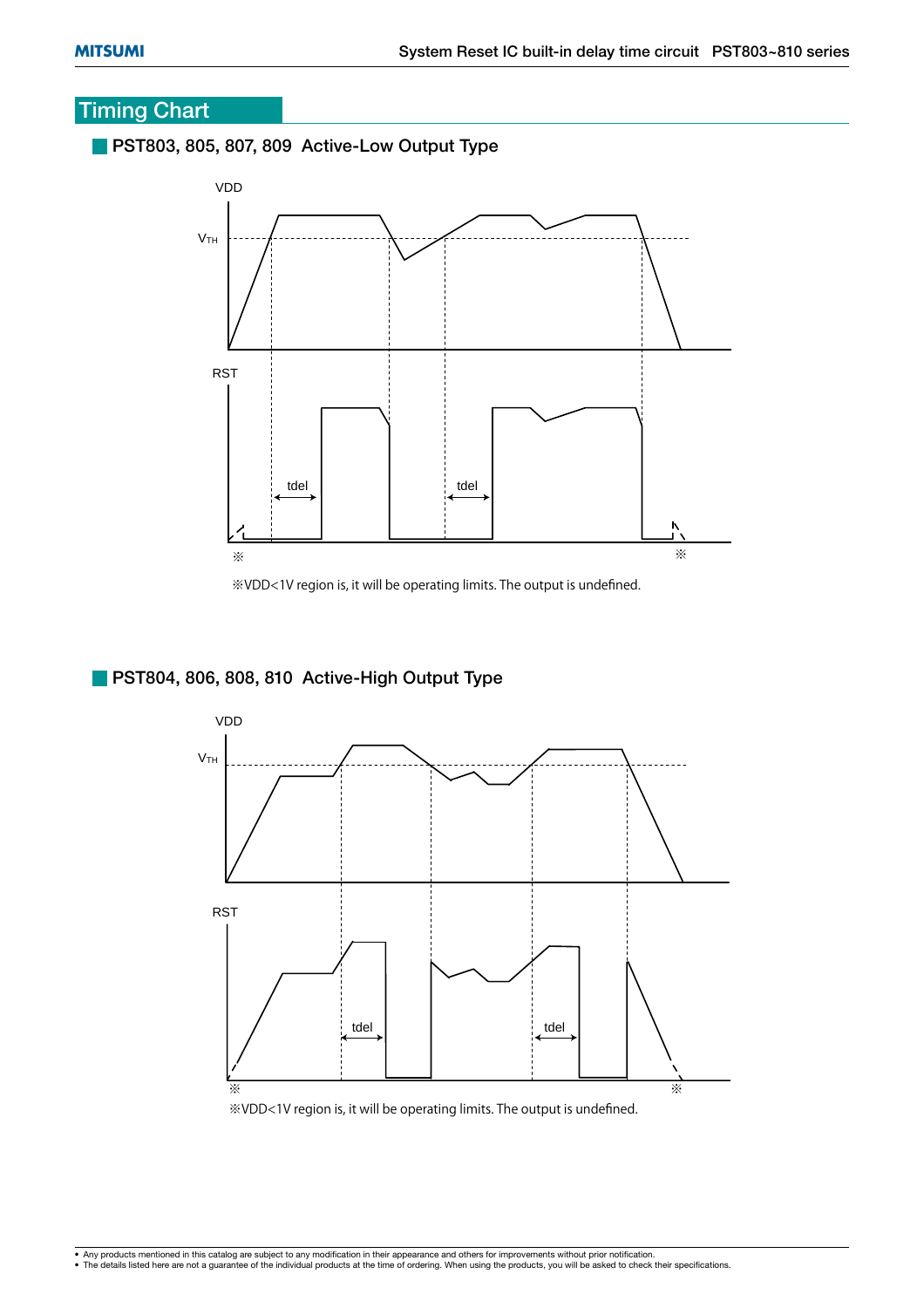## **Application Circuit**

**PST803, 804, 805, 806**

**PST807, 808, 809, 810** 



· Note



- 1. Please note that there is any possibility of circuit oscillation when resistance put in the line VIN.
- 2. Current and load resistance should be adjusted, which not over power dissipation level.
	- $PD$   $>$  (VDD-VOH)  $\cdot$  IOH
	- $PD > VOL \cdot IOL$
- 3. We shall not be liable for any trouble or damage caused by using this circuit.
- 4. In the event a problem which may affect industrial property or any other rights of us or a third party is encountered during the use of information described in these circuit, Mitsumi Electric Co., Ltd. shall not be liable for any such problem, nor grant a license therefore.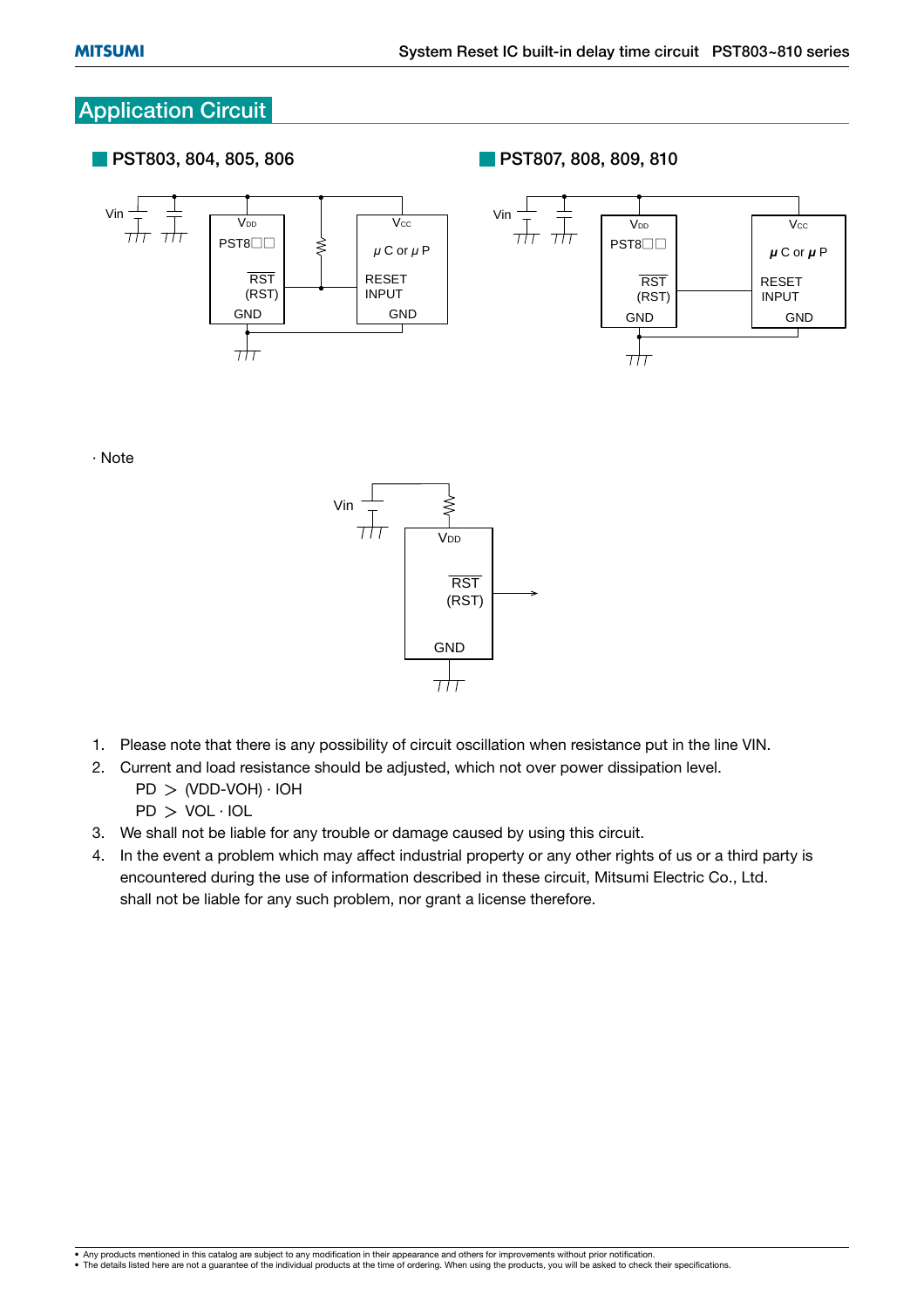#### **Characteristics (2.93V, active L)**



■ SUPPLY CURRENT



■ DETECTING VOLTAGE VS TEMPERATURE





■ SUPPLY CURRENT VS TEMPERATURE



■ VDD TO RESET DELAY VS TEMPERATURE